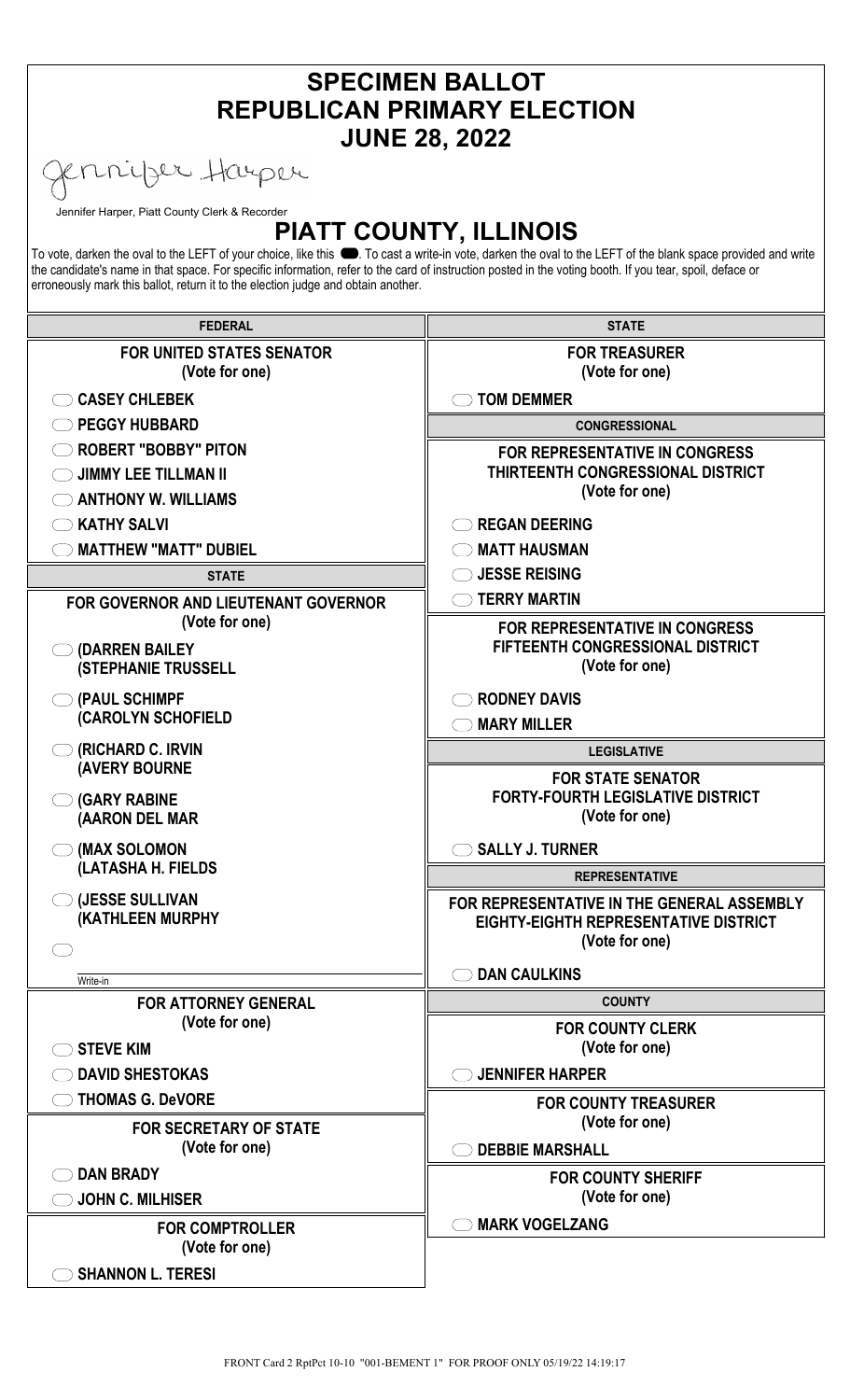| <b>EDUCATIONAL SERVICE REGION</b>                                                                                                              | <b>PRECINCT COMMITTEEPERSON</b>                                               |
|------------------------------------------------------------------------------------------------------------------------------------------------|-------------------------------------------------------------------------------|
| FOR REGIONAL SUPERINTENDENT OF SCHOOLS<br>(CHAMPAIGN AND FORD COUNTIES)<br>(Vote for one)                                                      | FOR PRECINCT COMMITTEEPERSON<br><b>BLUE RIDGE</b><br>(Vote for one)           |
| <b>GARY LEWIS</b>                                                                                                                              | <b>LUCAS GILBERT</b>                                                          |
| FOR REGIONAL SUPERINTENDENT OF SCHOOLS<br>(CLARK, COLES, CUMBERLAND, DOUGLAS, EDGAR,<br><b>MOULTRIE AND SHELBY COUNTIES)</b><br>(Vote for one) | <b>FOR PRECINCT COMMITTEEPERSON</b><br><b>CERRO GORDO 1</b><br>(Vote for one) |
| <b>KYLE THOMPSON</b>                                                                                                                           | Write-in<br><b>FOR PRECINCT COMMITTEEPERSON</b>                               |
| FOR REGIONAL SUPERINTENDENT OF SCHOOLS<br>(DeWITT, LIVINGSTON, LOGAN AND McLEAN COUNTIES)<br>(Vote for one)                                    | <b>CERRO GORDO 2</b><br>(Vote for one)<br><b>No Candidate</b>                 |
| <b>MARK E. JONTRY</b>                                                                                                                          | <b>FOR PRECINCT COMMITTEEPERSON</b>                                           |
| FOR REGIONAL SUPERINTENDENT OF SCHOOLS<br>(MACON AND PIATT COUNTIES)<br>(Vote for one)                                                         | <b>CERRO GORDO 4</b><br>(Vote for one)<br>Write-in                            |
| JILL R. REEDY                                                                                                                                  | <b>FOR PRECINCT COMMITTEEPERSON</b>                                           |
| <b>COUNTY BOARD</b>                                                                                                                            | <b>GOOSE CREEK</b><br>(Vote for one)                                          |
| FOR MEMBERS OF THE COUNTY BOARD<br><b>DISTRICT 1</b>                                                                                           | <b>JAMES A. REED</b>                                                          |
| (Vote for not more than two)<br><b>RAY SPENCER</b>                                                                                             | FOR PRECINCT COMMITTEEPERSON<br><b>MONTICELLO1</b><br>(Vote for one)          |
| <b>JERRY EDWARDS</b><br>FOR MEMBERS OF THE COUNTY BOARD                                                                                        | <b>LANDON STENGER</b>                                                         |
| <b>DISTRICT 2</b><br>(Vote for not more than two)<br><b>GAIL JONES</b>                                                                         | <b>FOR PRECINCT COMMITTEEPERSON</b><br><b>MONTICELLO 2</b><br>(Vote for one)  |
| <b>R. MICHAEL BEEM</b>                                                                                                                         | <b>SETH E. FLOYD</b>                                                          |
| FOR MEMBERS OF THE COUNTY BOARD<br><b>DISTRICT 3</b><br>(Vote for not more than two)                                                           | FOR PRECINCT COMMITTEEPERSON<br><b>MONTICELLO 3</b><br>(Vote for one)         |
| <b>TODD C. HENRICKS</b>                                                                                                                        | <b>No Candidate</b>                                                           |
| <b>RANDY D. SHUMARD</b>                                                                                                                        | FOR PRECINCT COMMITTEEPERSON                                                  |
| <b>JUDICIAL</b>                                                                                                                                | <b>MONTICELLO 4</b><br>(Vote for one)                                         |
| FOR JUDGE OF THE APPELLATE COURT<br><b>FIFTH JUDICIAL DISTRICT</b>                                                                             | <b>JAMES L. AYERS</b>                                                         |
| (To fill the vacancy of the Hon. David K. Overstreet)<br>(Vote for one)                                                                        | FOR PRECINCT COMMITTEEPERSON<br><b>SANGAMON1</b><br>(Vote for one)            |
| <b>MIKE MCHANEY</b>                                                                                                                            |                                                                               |
| <b>BARRY L. VAUGHAN</b><br>PRECINCT COMMITTEEPERSON                                                                                            | <b>LATOSHA VALENTINE</b><br>FOR PRECINCT COMMITTEEPERSON                      |
| FOR PRECINCT COMMITTEEPERSON<br><b>BEMENT 1</b>                                                                                                | <b>SANGAMON 2</b><br>(Vote for one)                                           |
| (Vote for one)                                                                                                                                 | <b>RAY SPENCER</b>                                                            |
| <b>PAMELA L. SHUMARD</b><br>FOR PRECINCT COMMITTEEPERSON                                                                                       | FOR PRECINCT COMMITTEEPERSON<br><b>UNITY 1</b><br>(Vote for one)              |
| <b>BEMENT 2</b><br>(Vote for one)                                                                                                              | <b>No Candidate</b>                                                           |
| <b>PATRICK A. TIEMAN</b>                                                                                                                       |                                                                               |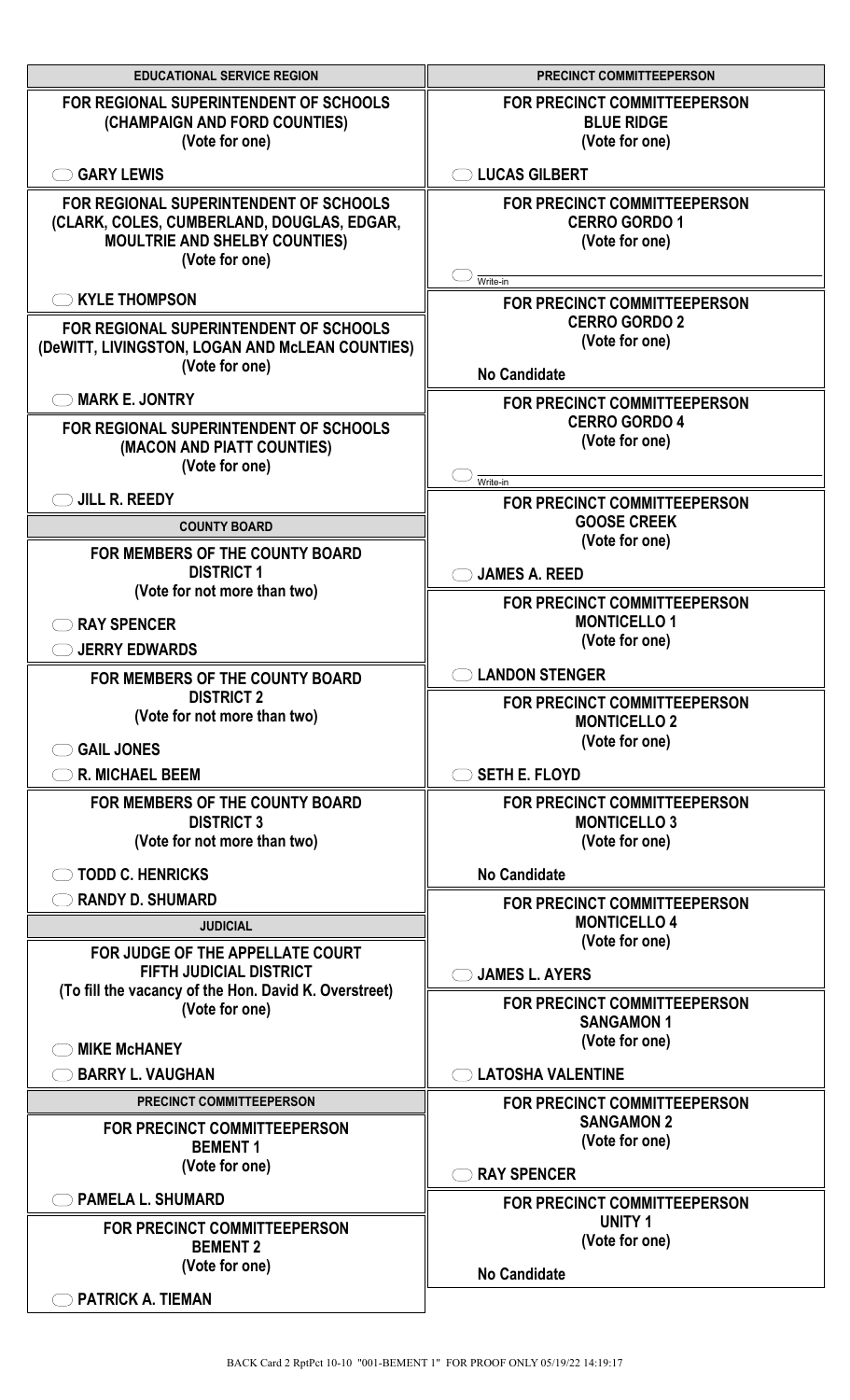|  | <b>PRECINCT COMMITTEEPERSON</b> |
|--|---------------------------------|
|--|---------------------------------|

#### **FOR PRECINCT COMMITTEEPERSON UNITY 2 (Vote for one)**

**No Candidate**

# **FOR PRECINCT COMMITTEEPERSON WILLOW BRANCH**

**(Vote for one)**

**BONNIE WYATT**

**PROPOSITIONS**

**ARTHUR COMMUNITY UNIT SCHOOL DISTRICT NO. 305**

# **SCHOOL BUILDING BONDS**

Shall the Board of Education of Arthur Community Unit School District Number 305, Douglas, Moultrie, Coles, Piatt and Champaign Counties, Illinois, alter, repair and equip the Arthur, Lovington and Atwood-Hammond Grade School Buildings, including constructing secured entryways, build and equip an addition to and alter, repair and equip the Arthur-Lovington-Atwood-Hammond High School Building, including replacing heating, ventilation and air conditioning systems, and issue bonds of said School District to the amount of \$30,600,000 for the purpose of paying the costs thereof?

**NO**

**MAHOMET-SEYMOUR COMMUNITY UNIT SCHOOL DISTRICT NO. 3**

### **SCHOOL BUILDING BONDS**

Shall the Board of Education of Mahomet-Seymour Community Unit School District Number 3, Champaign and Piatt Counties, Illinois, build and equip a school building to replace the Mahomet-Seymour Junior High School Building on a different site owned by said School District, build and equip a transportation facility to replace the existing transportation facility, build and equip additions to and alter, repair and equip existing school buildings, improve sites and issue bonds of said School District to the amount of \$97,900,000 for the purpose of paying the costs thereof?

| YI<br>ΕS  |
|-----------|
| <b>NO</b> |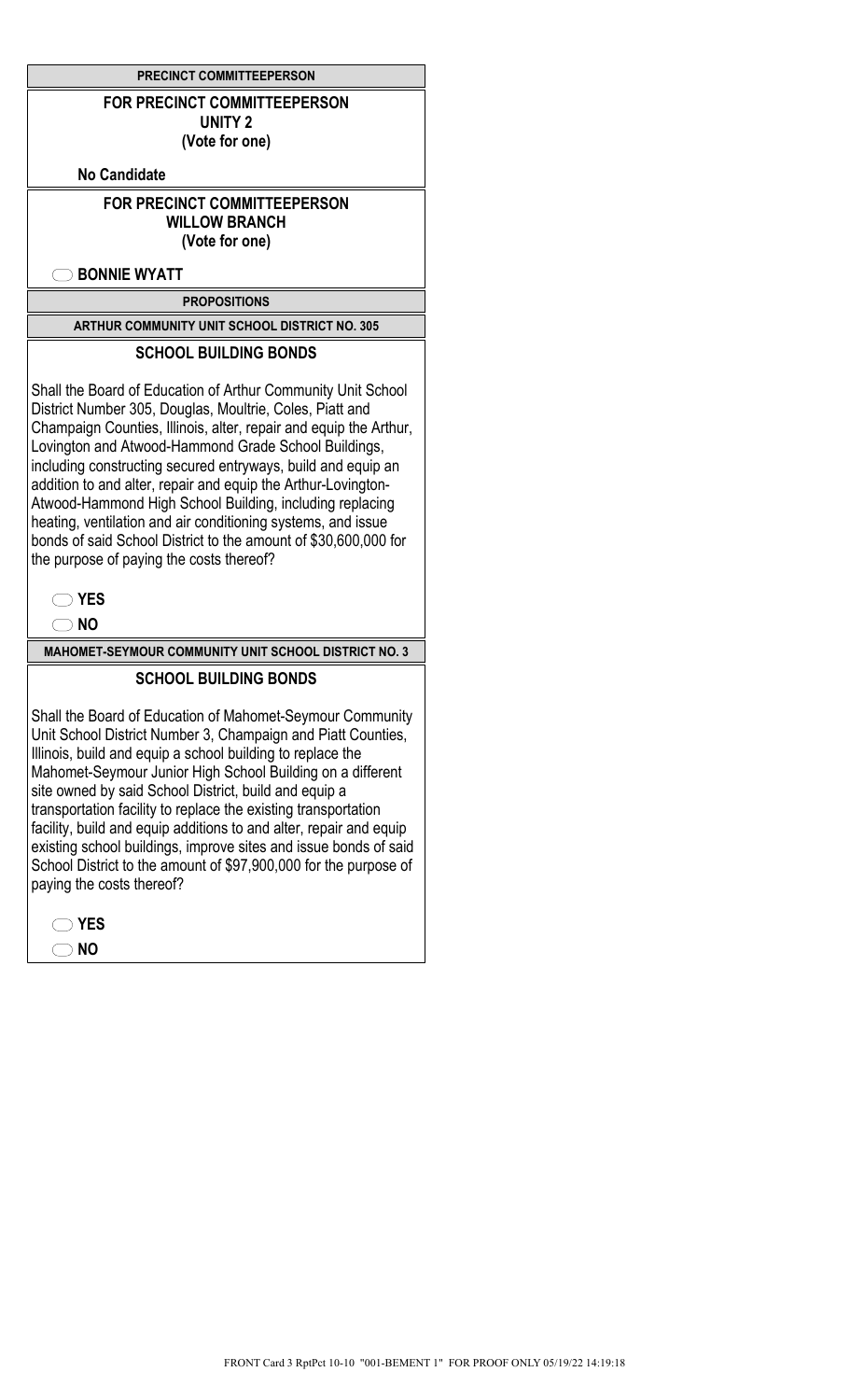| <b>SPECIMEN BALLOT</b><br><b>DEMOCRATIC PRIMARY ELECTION</b><br><b>JUNE 28, 2022</b>                                                                                                                                                                                                                                                                                                                                                           |                                                                                                       |
|------------------------------------------------------------------------------------------------------------------------------------------------------------------------------------------------------------------------------------------------------------------------------------------------------------------------------------------------------------------------------------------------------------------------------------------------|-------------------------------------------------------------------------------------------------------|
| errijer Harper                                                                                                                                                                                                                                                                                                                                                                                                                                 |                                                                                                       |
| Jennifer Harper, Piatt County Clerk & Recorder                                                                                                                                                                                                                                                                                                                                                                                                 |                                                                                                       |
| <b>PIATT COUNTY, ILLINOIS</b><br>To vote, darken the oval to the LEFT of your choice, like this ●. To cast a write-in vote, darken the oval to the LEFT of the blank space provided and write<br>the candidate's name in that space. For specific information, refer to the card of instruction posted in the voting booth. If you tear, spoil, deface or<br>erroneously mark this ballot, return it to the election judge and obtain another. |                                                                                                       |
| <b>FEDERAL</b>                                                                                                                                                                                                                                                                                                                                                                                                                                 | <b>CONGRESSIONAL</b>                                                                                  |
| <b>FOR UNITED STATES SENATOR</b><br>(Vote for one)<br><b>TAMMY DUCKWORTH</b>                                                                                                                                                                                                                                                                                                                                                                   | <b>FOR STATE CENTRAL COMMITTEEWOMAN</b><br><b>THIRTEENTH CONGRESSIONAL DISTRICT</b><br>(Vote for one) |
| <b>STATE</b>                                                                                                                                                                                                                                                                                                                                                                                                                                   | LaTOYA N. GREENWOOD                                                                                   |
| <b>FOR GOVERNOR AND LIEUTENANT GOVERNOR</b>                                                                                                                                                                                                                                                                                                                                                                                                    | <b>PAM MONETTI</b>                                                                                    |
| (Vote for one)<br>$\bigcirc$ (JB PRITZKER<br><b>(JULIANA STRATTON</b>                                                                                                                                                                                                                                                                                                                                                                          | <b>FOR STATE CENTRAL COMMITTEEMAN</b><br><b>THIRTEENTH CONGRESSIONAL DISTRICT</b><br>(Vote for one)   |
| (BEVERLY MILES                                                                                                                                                                                                                                                                                                                                                                                                                                 | <b>BILL HOULIHAN</b>                                                                                  |
| <b>(KARLA SHAW</b>                                                                                                                                                                                                                                                                                                                                                                                                                             | <b>FOR STATE CENTRAL COMMITTEEWOMAN</b><br><b>FIFTEENTH CONGRESSIONAL DISTRICT</b><br>(Vote for one)  |
| Write-in                                                                                                                                                                                                                                                                                                                                                                                                                                       | <b>KATHERINE F.S. DANIELS</b>                                                                         |
| <b>FOR ATTORNEY GENERAL</b><br>(Vote for one)                                                                                                                                                                                                                                                                                                                                                                                                  | <b>LIZ BROWN-REEVES</b>                                                                               |
| <b>KWAME RAOUL</b>                                                                                                                                                                                                                                                                                                                                                                                                                             | <b>FOR STATE CENTRAL COMMITTEEMAN</b>                                                                 |
| <b>FOR SECRETARY OF STATE</b><br>(Vote for one)                                                                                                                                                                                                                                                                                                                                                                                                | <b>FIFTEENTH CONGRESSIONAL DISTRICT</b><br>(Vote for one)                                             |
| ALEXI GIANNOULIAS                                                                                                                                                                                                                                                                                                                                                                                                                              | <b>TERRY C. REDMAN</b>                                                                                |
| ◯ DAVID H. MOORE                                                                                                                                                                                                                                                                                                                                                                                                                               | <b>LEGISLATIVE</b>                                                                                    |
| $\bigcirc$ ANNA M. VALENCIA                                                                                                                                                                                                                                                                                                                                                                                                                    | <b>FOR STATE SENATOR</b>                                                                              |
| SIDNEY MOORE                                                                                                                                                                                                                                                                                                                                                                                                                                   | <b>FORTY-FOURTH LEGISLATIVE DISTRICT</b><br>(Vote for one)                                            |
| <b>FOR COMPTROLLER</b><br>(Vote for one)                                                                                                                                                                                                                                                                                                                                                                                                       | <b>No Candidate</b>                                                                                   |
| <b>SUSANA A. MENDOZA</b>                                                                                                                                                                                                                                                                                                                                                                                                                       | <b>REPRESENTATIVE</b>                                                                                 |
| <b>FOR TREASURER</b><br>(Vote for one)                                                                                                                                                                                                                                                                                                                                                                                                         | FOR REPRESENTATIVE IN THE GENERAL ASSEMBLY<br>EIGHTY-EIGHTH REPRESENTATIVE DISTRICT                   |
| <b>MICHAEL W. FRERICHS</b>                                                                                                                                                                                                                                                                                                                                                                                                                     | (Vote for one)                                                                                        |
| <b>CONGRESSIONAL</b>                                                                                                                                                                                                                                                                                                                                                                                                                           | <b>No Candidate</b>                                                                                   |
| <b>FOR REPRESENTATIVE IN CONGRESS</b>                                                                                                                                                                                                                                                                                                                                                                                                          | <b>COUNTY</b>                                                                                         |
| THIRTEENTH CONGRESSIONAL DISTRICT<br>(Vote for one)                                                                                                                                                                                                                                                                                                                                                                                            | <b>FOR COUNTY CLERK</b><br>(Vote for one)                                                             |
| <b>NIKKI BUDZINSKI</b>                                                                                                                                                                                                                                                                                                                                                                                                                         | <b>No Candidate</b>                                                                                   |
| <b>DAVID PALMER</b>                                                                                                                                                                                                                                                                                                                                                                                                                            | <b>FOR COUNTY TREASURER</b><br>(Vote for one)                                                         |
| <b>FOR REPRESENTATIVE IN CONGRESS</b><br>FIFTEENTH CONGRESSIONAL DISTRICT                                                                                                                                                                                                                                                                                                                                                                      | <b>No Candidate</b>                                                                                   |
| (Vote for one)<br><b>PAUL J. LANGE</b>                                                                                                                                                                                                                                                                                                                                                                                                         | <b>FOR COUNTY SHERIFF</b><br>(Vote for one)                                                           |
|                                                                                                                                                                                                                                                                                                                                                                                                                                                | <b>No Candidate</b>                                                                                   |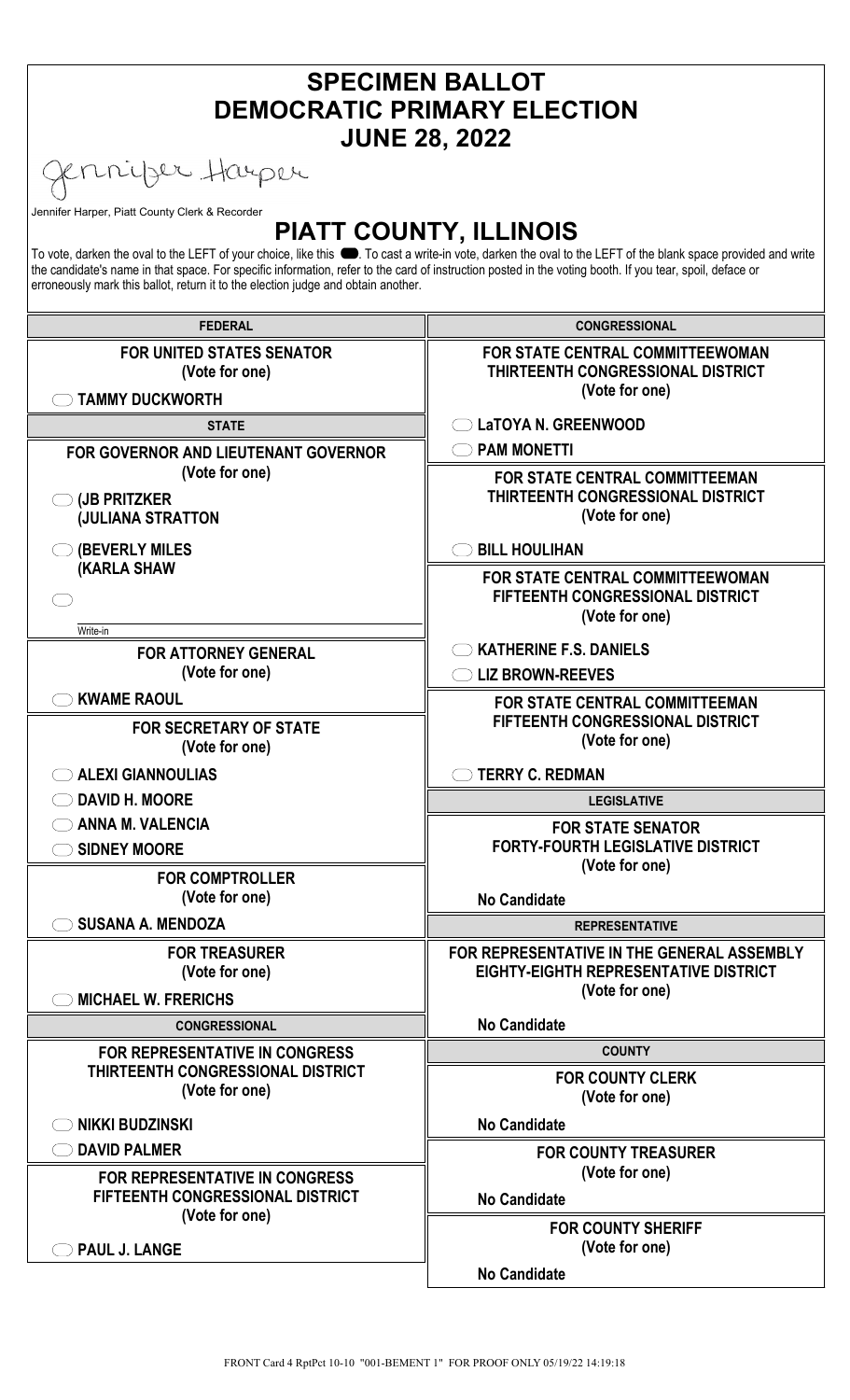| <b>EDUCATIONAL SERVICE REGION</b>                                                                                                              | PRECINCT COMMITTEEPERSON                                                                      |
|------------------------------------------------------------------------------------------------------------------------------------------------|-----------------------------------------------------------------------------------------------|
| FOR REGIONAL SUPERINTENDENT OF SCHOOLS<br><b>CHAMPAIGN AND FORD COUNTIES</b><br>(Vote for one)                                                 | FOR PRECINCT COMMITTEEPERSON<br><b>CERRO GORDO 1</b><br>(Vote for one)                        |
| <b>No Candidate</b>                                                                                                                            | <b>No Candidate</b>                                                                           |
| FOR REGIONAL SUPERINTENDENT OF SCHOOLS<br>(CLARK, COLES, CUMBERLAND, DOUGLAS, EDGAR,<br><b>MOULTRIE AND SHELBY COUNTIES)</b><br>(Vote for one) | FOR PRECINCT COMMITTEEPERSON<br><b>CERRO GORDO 2</b><br>(Vote for one)<br><b>No Candidate</b> |
| <b>No Candidate</b>                                                                                                                            | FOR PRECINCT COMMITTEEPERSON                                                                  |
| FOR REGIONAL SUPERINTENDENT OF SCHOOLS<br>(DeWITT, LIVINGSTON, LOGAN AND McLEAN COUNTIES)<br>(Vote for one)                                    | <b>CERRO GORDO 4</b><br>(Vote for one)<br><b>No Candidate</b>                                 |
| <b>No Candidate</b>                                                                                                                            | FOR PRECINCT COMMITTEEPERSON                                                                  |
| FOR REGIONAL SUPERINTENDENT OF SCHOOLS<br>(MACON AND PIATT COUNTIES)<br>(Vote for one)                                                         | <b>GOOSE CREEK</b><br>(Vote for one)                                                          |
| <b>No Candidate</b>                                                                                                                            | <b>No Candidate</b>                                                                           |
| <b>COUNTY BOARD</b>                                                                                                                            | FOR PRECINCT COMMITTEEPERSON<br><b>MONTICELLO1</b><br>(Vote for one)                          |
| FOR MEMBERS OF THE COUNTY BOARD<br><b>DISTRICT 1</b>                                                                                           | <b>No Candidate</b>                                                                           |
| (Vote for not more than two)<br><b>KATHLEEN PIATT</b>                                                                                          | FOR PRECINCT COMMITTEEPERSON<br><b>MONTICELLO 2</b><br>(Vote for one)                         |
| FOR MEMBERS OF THE COUNTY BOARD<br><b>DISTRICT 2</b>                                                                                           | <b>BRANDON HAYES</b>                                                                          |
| (Vote for not more than two)<br><b>No Candidate</b>                                                                                            | <b>FOR PRECINCT COMMITTEEPERSON</b><br><b>MONTICELLO 3</b><br>(Vote for one)                  |
| FOR MEMBERS OF THE COUNTY BOARD<br><b>DISTRICT 3</b><br>(Vote for not more than two)                                                           | <b>No Candidate</b>                                                                           |
| <b>No Candidate</b>                                                                                                                            | FOR PRECINCT COMMITTEEPERSON<br><b>MONTICELLO 4</b>                                           |
| <b>JUDICIAL</b>                                                                                                                                | (Vote for one)                                                                                |
| FOR JUDGE OF THE APPELLATE COURT                                                                                                               | <b>No Candidate</b>                                                                           |
| <b>FIFTH JUDICIAL DISTRICT</b><br>(To fill the vacancy of the Hon. David K. Overstreet)<br>(Vote for one)                                      | FOR PRECINCT COMMITTEEPERSON<br><b>SANGAMON1</b><br>(Vote for one)                            |
| <b>BRIAN ROBERTS</b>                                                                                                                           | <b>SHEILA MALONEY</b>                                                                         |
| PRECINCT COMMITTEEPERSON                                                                                                                       | FOR PRECINCT COMMITTEEPERSON                                                                  |
| <b>FOR PRECINCT COMMITTEEPERSON</b><br><b>BEMENT 1</b>                                                                                         | <b>SANGAMON 2</b><br>(Vote for one)                                                           |
| (Vote for one)                                                                                                                                 | <b>DARLENE HOFFMAN</b>                                                                        |
| <b>No Candidate</b>                                                                                                                            | FOR PRECINCT COMMITTEEPERSON                                                                  |
| <b>FOR PRECINCT COMMITTEEPERSON</b><br><b>BEMENT 2</b><br>(Vote for one)                                                                       | <b>UNITY 1</b><br>(Vote for one)                                                              |
|                                                                                                                                                | <b>No Candidate</b>                                                                           |
| <b>No Candidate</b><br><b>FOR PRECINCT COMMITTEEPERSON</b><br><b>BLUE RIDGE</b>                                                                | FOR PRECINCT COMMITTEEPERSON<br><b>UNITY 2</b><br>(Vote for one)                              |
| (Vote for one)                                                                                                                                 | <b>No Candidate</b>                                                                           |
| <b>DIANE M. TERANDO</b>                                                                                                                        |                                                                                               |